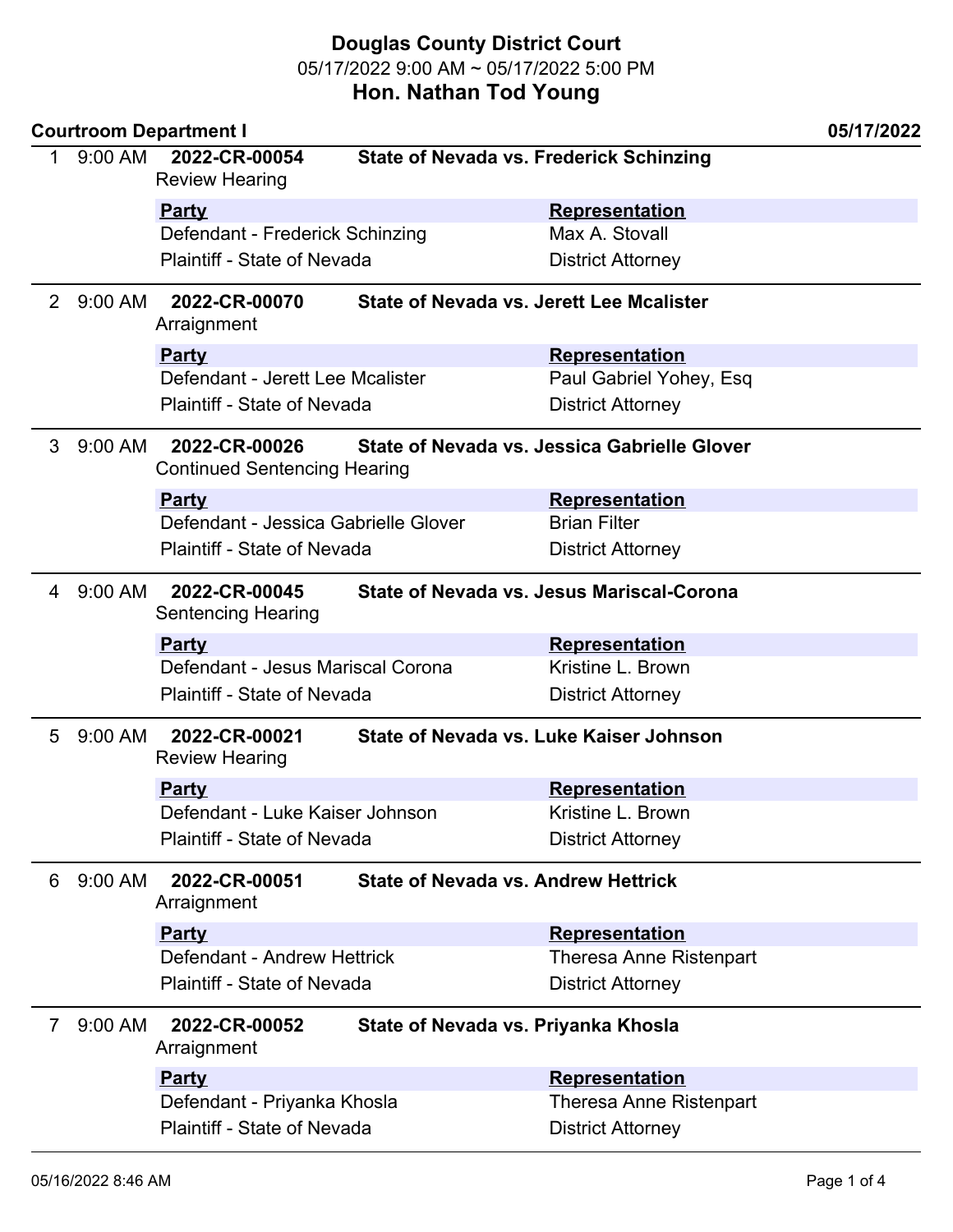|   |            | <b>Courtroom Department I</b>                                    |                             |                                                  | 05/17/2022 |  |
|---|------------|------------------------------------------------------------------|-----------------------------|--------------------------------------------------|------------|--|
| 8 | 9:00 AM    | 2022-CR-00061                                                    |                             | State of Nevada vs. Devin Thomas Nestroyl        |            |  |
|   |            | Bench Warrant Return and Arraignment Hearing                     |                             |                                                  |            |  |
|   |            | <b>Party</b>                                                     |                             | Representation                                   |            |  |
|   |            | Defendant - Devin Thomas Nestroyl                                |                             | <b>Theresa Anne Ristenpart</b>                   |            |  |
|   |            | Plaintiff - State of Nevada                                      |                             | <b>District Attorney</b>                         |            |  |
| 9 | 9:00 AM    | 2018-CR-00025<br>State Of Nevada vs. Cara L Milligan             |                             |                                                  |            |  |
|   |            | Continued Petition to Dishonorably Discharge Probationer         |                             |                                                  |            |  |
|   |            | <b>Party</b>                                                     |                             | <b>Representation</b>                            |            |  |
|   |            | Plaintiff - State Of Nevada                                      |                             | <b>District Attorney</b>                         |            |  |
|   |            | Defendant - Cara Lynn Milligan                                   |                             | Matthew D Ence                                   |            |  |
|   | 10 9:00 AM | 2020-CR-00139                                                    |                             | <b>State of Nevada vs. Juan Carlos Contreras</b> |            |  |
|   |            | <b>Review Hearing</b>                                            |                             |                                                  |            |  |
|   |            | <b>Party</b>                                                     |                             | <b>Representation</b>                            |            |  |
|   |            | Defendant - Juan Carlos Contreras                                |                             | Matthew D. Ence                                  |            |  |
|   |            | <b>Plaintiff - State of Nevada</b>                               |                             | <b>District Attorney</b>                         |            |  |
|   | 11 9:00 AM | 2021-CR-00012                                                    |                             | <b>State of Nevada vs. Tariq Matthew Ahmad</b>   |            |  |
|   |            | <b>Sentencing Hearing</b>                                        |                             |                                                  |            |  |
|   |            | <b>Party</b>                                                     |                             | <b>Representation</b>                            |            |  |
|   |            | Plaintiff - State of Nevada                                      |                             | <b>District Attorney</b>                         |            |  |
|   |            | Defendant - Tariq Matthew Ahmad                                  |                             | Matthew D. Ence                                  |            |  |
|   |            | 12 10:30 AM 2022-JV-00024<br><b>Detention Hearing</b>            | In the Matter of a Juvenile |                                                  |            |  |
|   |            | <b>Party</b>                                                     |                             | <b>Representation</b>                            |            |  |
|   |            | <b>Plaintiff</b>                                                 |                             | <b>District Attorney</b>                         |            |  |
|   |            |                                                                  |                             |                                                  |            |  |
|   |            | 13 10:30 AM 2022-JV-00025<br><b>Detention Hearing</b>            | In the Matter of a Juvenile |                                                  |            |  |
|   |            | <b>Party</b>                                                     |                             | <b>Representation</b>                            |            |  |
|   |            | <b>Plaintiff</b>                                                 |                             | <b>District Attorney</b>                         |            |  |
|   |            | 14 10:30 AM 2020-JV-00026<br><b>Delinquency Petition Hearing</b> | In the Matter of a Juvenile |                                                  |            |  |
|   |            | <b>Party</b>                                                     |                             | <b>Representation</b>                            |            |  |
|   |            | <b>Plaintiff</b>                                                 |                             | <b>District Attorney</b>                         |            |  |
|   |            | Minor                                                            |                             | Maria Pence                                      |            |  |
|   |            |                                                                  |                             |                                                  |            |  |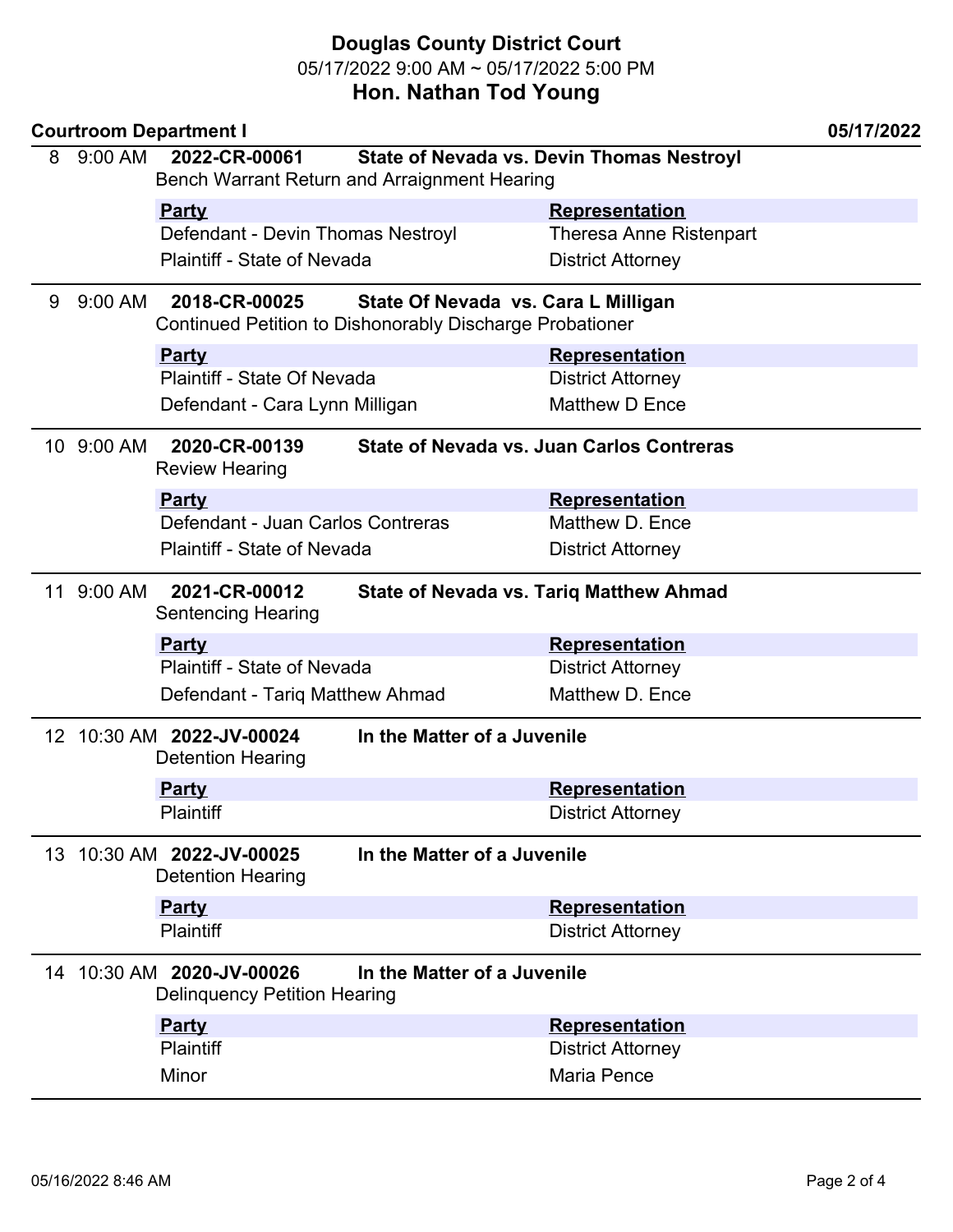|                                                                                            |                                                                                                                                                                                                                         | <b>Courtroom Department I</b>                                                                                                                                                                                | 05/17/2022                                          |  |
|--------------------------------------------------------------------------------------------|-------------------------------------------------------------------------------------------------------------------------------------------------------------------------------------------------------------------------|--------------------------------------------------------------------------------------------------------------------------------------------------------------------------------------------------------------|-----------------------------------------------------|--|
|                                                                                            |                                                                                                                                                                                                                         | 15 10:30 AM 2021-JV-00012<br><b>Delinquency Petition Hearing</b>                                                                                                                                             | In the Matter of a Juvenile                         |  |
|                                                                                            |                                                                                                                                                                                                                         | <b>Party</b>                                                                                                                                                                                                 | <b>Representation</b>                               |  |
|                                                                                            |                                                                                                                                                                                                                         | <b>Plaintiff</b>                                                                                                                                                                                             | <b>District Attorney</b>                            |  |
|                                                                                            |                                                                                                                                                                                                                         | Minor                                                                                                                                                                                                        | Kristine L. Brown                                   |  |
| 16 11:00 AM 2022-JV-00018<br>In the Matter of a Juvenile<br>A Closed and Sealed Proceeding |                                                                                                                                                                                                                         |                                                                                                                                                                                                              |                                                     |  |
|                                                                                            |                                                                                                                                                                                                                         | <b>Party</b>                                                                                                                                                                                                 | <b>Representation</b>                               |  |
|                                                                                            |                                                                                                                                                                                                                         | Petitioner                                                                                                                                                                                                   | <b>District Attorney</b>                            |  |
|                                                                                            |                                                                                                                                                                                                                         | Parent                                                                                                                                                                                                       | Kristine L. Brown                                   |  |
|                                                                                            |                                                                                                                                                                                                                         | Minor                                                                                                                                                                                                        | Justin M. Clouser                                   |  |
|                                                                                            | 17 1:30 PM                                                                                                                                                                                                              | 2022-PB-00054<br>In the Matter of the Estate Of Gerald Shannon Rousseau, Jr<br>Verified Petition for Probate Estate, for Issuance of Letters Testamentary and for Summary<br><b>Administration of Estate</b> |                                                     |  |
|                                                                                            |                                                                                                                                                                                                                         | <b>Party</b>                                                                                                                                                                                                 | <b>Representation</b>                               |  |
|                                                                                            |                                                                                                                                                                                                                         | Petitioner - Gerald Shannon Rousseau, III                                                                                                                                                                    | Thomas J. Hall                                      |  |
|                                                                                            |                                                                                                                                                                                                                         | Decedent - Gerald Shannon Rousseau, Jr                                                                                                                                                                       |                                                     |  |
|                                                                                            |                                                                                                                                                                                                                         | 18 1:30 PM 2022-PB-00062<br>In the Matter of the Estate Of Laura C. Gomes<br>Petition to Set Aside Estate without Administration                                                                             |                                                     |  |
|                                                                                            |                                                                                                                                                                                                                         | <b>Party</b>                                                                                                                                                                                                 | <b>Representation</b>                               |  |
|                                                                                            |                                                                                                                                                                                                                         | Petitioner - John M. Gomes                                                                                                                                                                                   | Kristen D. Matteoni                                 |  |
|                                                                                            |                                                                                                                                                                                                                         | Decedent - Laura C. Gomes                                                                                                                                                                                    |                                                     |  |
|                                                                                            | 19 1:30 PM                                                                                                                                                                                                              | 2022-PB-00068<br>Verified Petition for Letters Testamentary with Will Annexed                                                                                                                                | In the Matter of the Estate of Rita Lucille LeGette |  |
|                                                                                            |                                                                                                                                                                                                                         | <b>Party</b>                                                                                                                                                                                                 | <b>Representation</b>                               |  |
|                                                                                            |                                                                                                                                                                                                                         | <b>Petitioner - Kamay DeWitt</b>                                                                                                                                                                             | <b>Michael Smiley Rowe</b>                          |  |
|                                                                                            |                                                                                                                                                                                                                         | Decedent - Rita Lucille LeGette                                                                                                                                                                              |                                                     |  |
|                                                                                            | In the Matter of the Guardianship of Douglas J. Nimerfroh<br>20 1:30 PM<br>2022-PB-00082<br>Petition for Appointment of Temporary Guardian of Person and Estate, Request for Move<br>and Request to Close Bank Accounts |                                                                                                                                                                                                              |                                                     |  |
|                                                                                            |                                                                                                                                                                                                                         | <b>Party</b>                                                                                                                                                                                                 | <b>Representation</b>                               |  |
|                                                                                            |                                                                                                                                                                                                                         | <b>Public Guardian - Nicole Thomas</b>                                                                                                                                                                       | <b>Michael Smiley Rowe</b>                          |  |
|                                                                                            |                                                                                                                                                                                                                         | Protected Person - Douglas James Nimerfroh David D. Spitzer                                                                                                                                                  |                                                     |  |
|                                                                                            |                                                                                                                                                                                                                         | Deputy Public Guardian - Kasey Myers                                                                                                                                                                         |                                                     |  |
|                                                                                            |                                                                                                                                                                                                                         |                                                                                                                                                                                                              |                                                     |  |